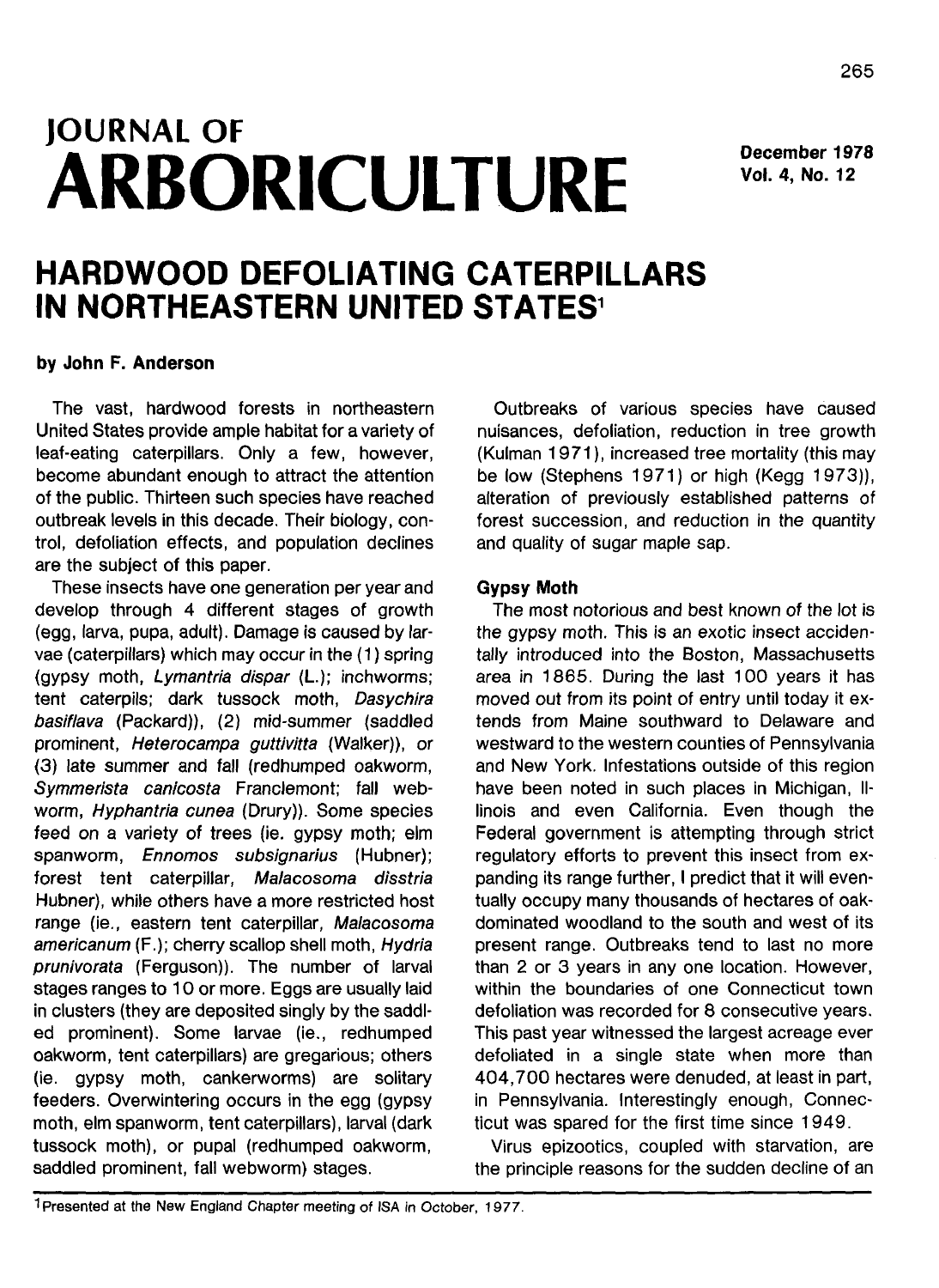outbreak. A nuclear polyhedrosis virus (NPV) spreads rapidly among larvae and may remain viable for more than a year in places where large caterpillars seek shelter (Doane 1976). The behavior of the larvae that brings them into contact with the virus may explain the absence of outbreaks for several years in areas which previously have been inundated with caterpillars.

Insect parasites and predators are also important, but secondarily so. Presently, 10 exotic parasites and 2 predators are established in North America. Two of the parasites attack the eggs, two parasitize young larvae, four are parasites of late stage larvae, and two parasitize and kill pupae. Native vertebrate predators (predaceous birds and small mammals) may prevent outbreaks from occurring (Campbell and Sloan 1977).

Accelerated research has yielded few new developments in managing the gypsy moth. New, effective insecticides have been registered. There are several materials that may be used and include carbaryl, Bacillus thuringiensis (Bt), phosmet, methoxychlor, Dimilin® , acephate, mexacarbate, and a NPV. Equivocal results have been obtained with Bt, a bacterial insecticide. The NPV has been registered for aerial application only. All of the above mentioned materials are applied against larvae, preferably after all eggs have hatched in the spring and larvae have settled down to feed, but before they become so large that they cause extensive defoliation and are less suceptible to insecticides.

Nonchemical methods of control include (a) destruction of overwintering eggs, (b) placement of sticky bands on the boles of trees to prevent caterpillars from reaching foliage, and (c) placement of burlap skirts on boles to entice late stage caterpillars to seek shelter, thus enabling one to collect and destroy caterpillars in large numbers.

I believe that the most promising approach to the management of gypsy moth is the establishment of new natural enemies. This has not and will not be easy. This effort has been tried for several decades and only about a dozen have been established (Hoy 1977). Many others have been tried but without success. In Connecticut we are studying the biology of exotic parasites in the laboratory and in outdoor field cages, using

laboratory-reared gypsy moths as hosts throughout the warmer months. Data obtained from these studies provide information on (a) the number of parasite generations per year, (b) the need for host insects other than the gypsy moth, (c) the ability of the parasite to overwinter outdoors, and (d) the synchrony of the parasite with the appearance of susceptible gypsy moth stages. We recently completed studies on a parasite obtained in India (Anderson et al. 1977) and found that it could survive Connecticut winters but is in need of another caterpillar species to serve as a host when appropriate gypsy moth stages are not present in the field. These types of studies will enable us to determine whether a particular natural enemy is likely to become established and to make decisions as to whether additional efforts are warranted for establishment of specific beneficial species.

# **Dark Tussock Moth**

This defoliator infrequently becomes abundant in eastern oak forests. A recent outbreak occurred in Connecticut between 1973 and 1975 and caused localized defoliation. Larval parasites and a NPV were responsible, in part, for the population collapse (Kaya and Anderson 1976). Methoxychlor, carbaryl and guthion are labeled for the control of tussock moths.

# **Inchworms**

The fall and spring cankerworms (Alsophila pometaria (Harris), Paleacrita vernata (Peck)) and lindenlooper (Erannis tiliaria Harr.) frequently reach outbreak levels. Outbreaks recently have been reported from Minnesota and Kansas eastward to Pennsylvania and West Virginia. Outbreaks subside possibly as a result of natural enemies, though considerably more study is needed to identify the causes. Chemical control measures are similar to those of the gypsy moth. Insecticides registered for the control of cankerworms include methoxychlor, carbaryl, acephate, Bt, and Diazinon. Unlike the gypsy moth, these caterpillars are highly susceptible to Bt. Inasmuch as females are flightless and emerge from pupal skins in the ground, sticky bands placed around the bole of isolated trees are effective in preven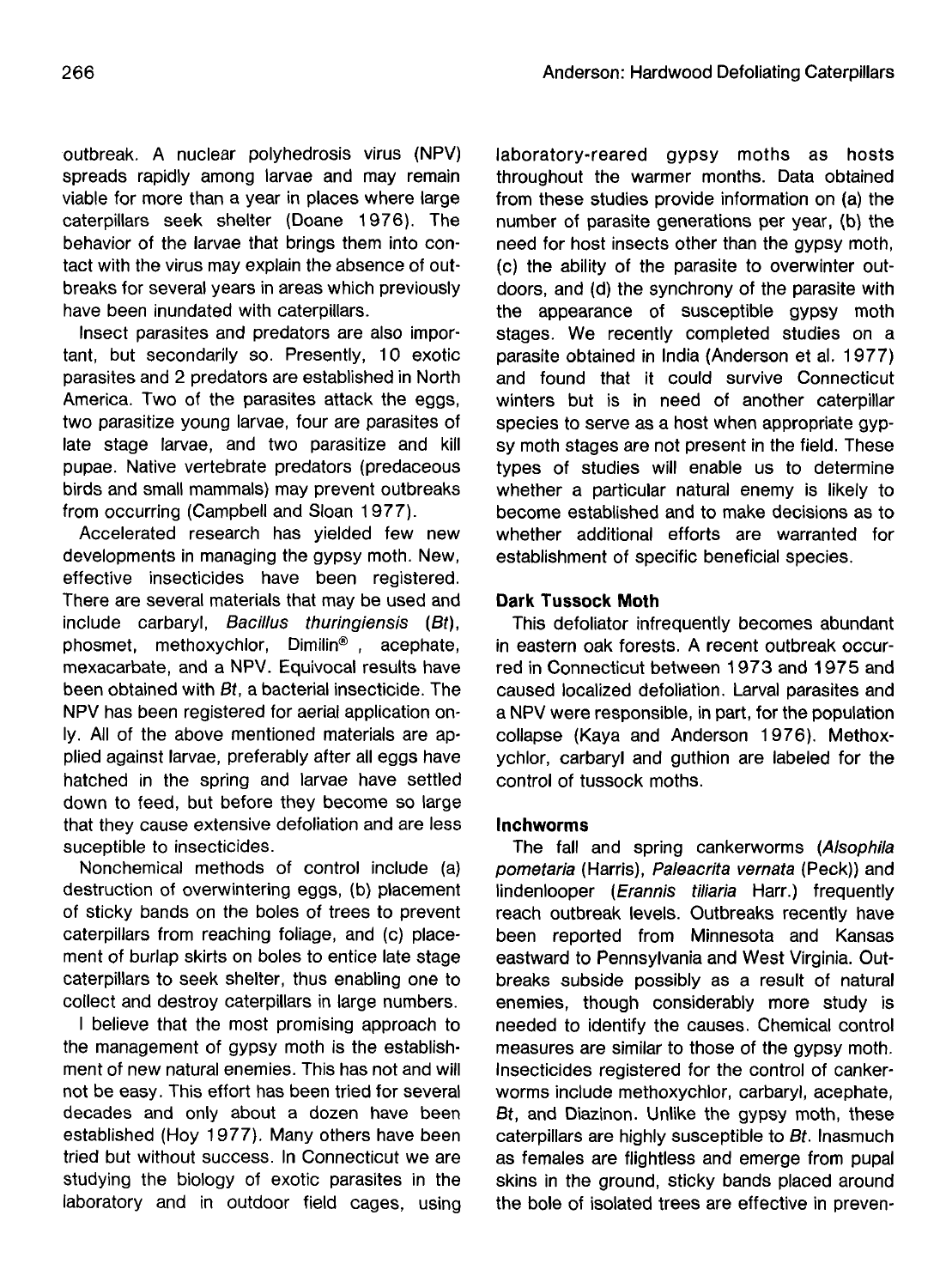ting adults from laying their eggs high on the tree and in keeping larvae from reaching foliage.

Another inchworm, though not as well known, is the cherry scallop shell moth which may damage stands of black cherry. Outbreaks occurred in the early 1970s in New York, Pennsylvania and southeastern Canada, and lasted about 2 years. In New York the outbreak subsided primarily because of an egg parasite belonging to the genus Telenomus (Schultz and Allen 1975). Few attempts have been made to control this insect.

The elm spanworm is an infrequent but important defoliator of oaks, hickories, ash, and maples (Fedde 1964). Outbreaks have occurred from southern Canada to Georgia and westward to Iowa. The most recent extensive outbreak occurred in Connecticut from 1970-1973 when 263,000 hectares were defoliated by it and the gypsy moth.

The previously mentioned insecticides for the control of cankerworms are probably effective against the elm spanworm. The placement of sticky bands on boles will prevent many caterpillars from reaching foliage.

Although there are many natural enemies of the elm spanworm, egg parasites are by far the most important in preventing and terminating outbreaks. One known as Telenomus droozi is significant in the southeast (Ciesla 1964) and although it is also abundant in the northeast, another egg parasite, Ooencyrtus ennomophagous, is the most effective here (Kaya and Anderson 1974). The superb qualities of the latter parasite are illustrated in Fig. 1. In the spring of 1971, the elm spanworm outbreak extended throughout portions of western and central Connecticut (upper left map). An egg and percent parasitism survey in the fall of 1971 revealed a distribution pattern as shown in the upper right map. Incidence of parasitism was high in southwestern Connecticut and low elsewhere. In the spring of 1972, the outbreak had collapsed in southwestern Connecticut but had spread northward and eastward (center left map). A fall egg mass survey revealed an infestation as shown in the center right map. Incidence of parasitism was high throughout the infested area. The following spring, 1973, the elm spanworm was abundant only in an area less than 20 hectares in eastern

Connecticut (lower left map). Eggs laid in this area in July, 1973 were virtually all parasitized by the end of the month (lower right map). The outbreak had collapsed and larvae have been scarce ever since.

This parasite could be used as a biological control agent to prevent and terminate future outbreaks. It has been (a) reared successfully in the laboratory, (b) released and recovered in the field, and (c) shown to be able to decimate elm spanworm populations.



**Fig. 1.—Elm spanworm distribution and incidence of parasitism of elm spanworm eggs in Connecticut, 1971-1973. (Maps redrawn from Kaya and Anderson 1974; Anderson and Gould 1974).**

#### **Tent Caterpillars**

There are two kinds that occur in eastern North America, the forest tent caterpillar and the eastern tent caterpillar. The recurrent, annual, white-silken nests of the latter species on wild cherry and untreated apple trees in the spring are familiar to almost everyone. This species is not considered to be an important economic pest because it has a restricted host range though it may on occasion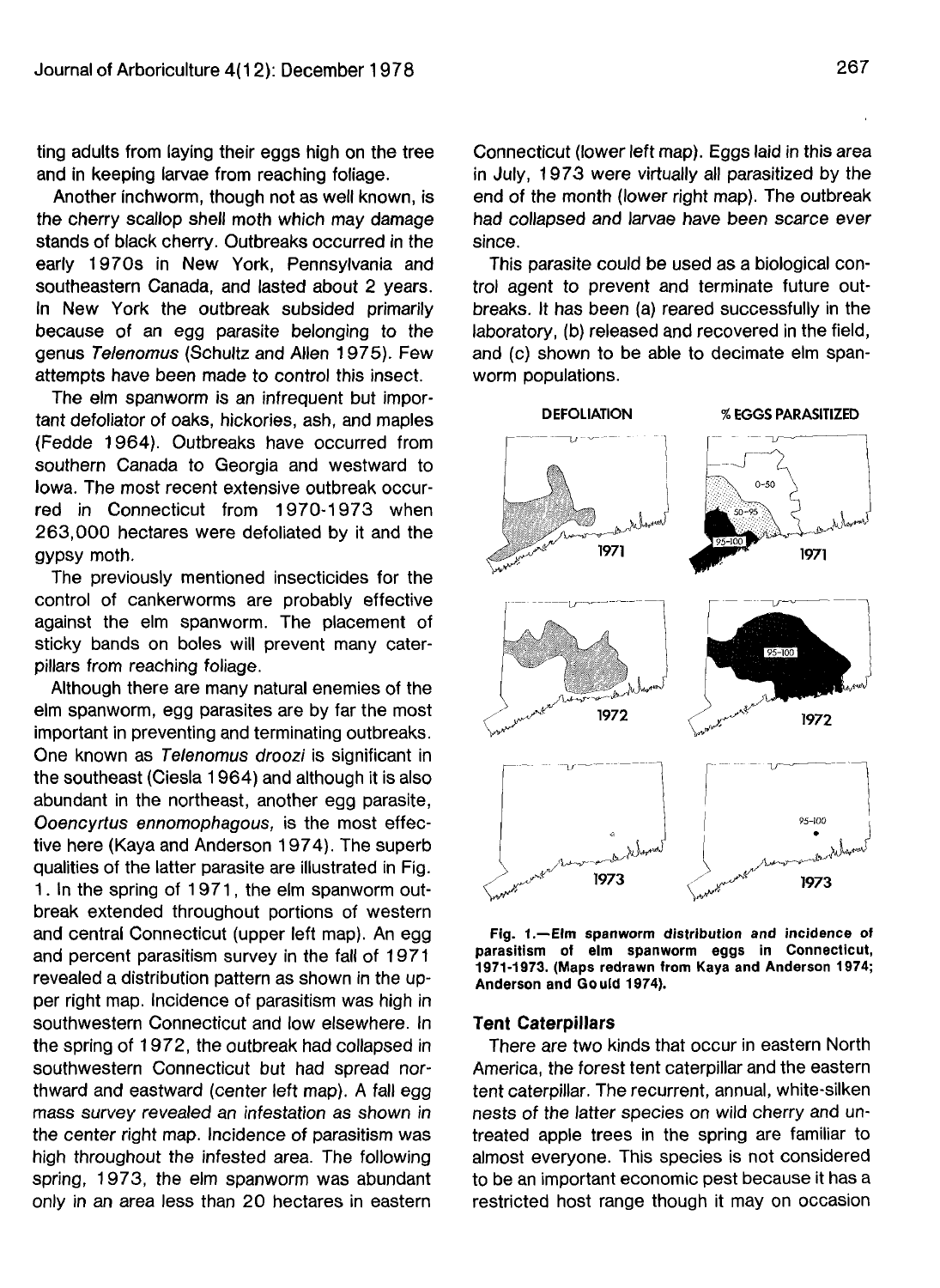be important on black cherry. Wild cherry trees seem to be able to survive repeated defoliations.

The forest tent caterpillar is a much more important species and often reaches outbreak levels in poplar, maple and tupelo gum forests. Outbreaks in the 1970s were recorded from North Dakota to Vermont. The most extensive outbreaks seem to occur in the northern mid-western states and central Canadian provinces, though they also defoliate oak and gum trees in the south.

Outbreaks may last from 3 to 6 years (Witter et al. 1972). Several factors may be responsible for a decline and include (a) low winter temperatures which may kill unhatched larvae, (b) freezing weather which may kill large numbers of recentlyhatched larvae, (c) lack of sufficient foliage resulting in starvation, (d) epizootics of a NPV, and (e) pupal parasitism by flies.

Early stage larvae are susceptible to a number of chemicals. Registered materials include methoxychlor, naled, carbaryl, malathion, Bt, diazinon, acephate and mexacarbate. Small tents and the enclosed larvae of the eastern tent caterpillar may be removed from trees and destroyed. Twigs with egg masses may be pruned and burned.

# **Redhumped Oakworm and Fall Webworm**

Outbreaks of these two late summer and early fall defoliators have occurred from Michigan into Massachusetts. The fall webworm has been extremely numerous and is readily noticed by its tents which are often mistaken for those formed earlier in the year by the eastern tent caterpillar. The most extensive outbreaks are caused by the redhumped oakworm which defoliated more than 155,000 hectares of forest in Michigan in a single year. Outbreaks of the redhumped oakworm may last for 1-3 years (Anderson and Kaya 1977a). Those of the fall webworm usually last 3 or 4 years but may extend as long as 7 years. Reasons for their termination are not completely understood. Late summer weather has an important effect on population oscillations of the fall webworm (Morris 1964). An egg parasite is particularly important in the decline of outbreaks of the redhumped oakworm (Anderson and Kaya 1977b).

Fall webworms may be reduced on individual

trees by pruning branches with small nests containing the caterpillars. Insecticides registered for its control include Bt, methoxychlor, diazinon, acephate and guthion.

# **Saddled Prominent and Greenstriped Mapleworm**

The saddled prominent is the better known of these summer defoliators. Outbreaks have occurred in the northeast at about 10-year intervals and as many as 202,300 hectares of woodland were defoliated in Maine in a single year. Greenstriped mapleworm {Dryocampa rubicunda (F.)) outbreaks are often of a localized nature (20 ha), though outbreaks encompassing more than 11,000 hectares have been noted (Allen 1976). Outbreaks of both species may last 1 -2 or possibly more years in a single location. Egg parasitism by Telenomus sp. plays an important part in terminating saddled prominent outbreaks (Allen 1972). Carbaryl is registered for the control of both insects.

In summary, a variety of forest defoliating caterpillars sporadically reach outbreak levels in northeastern U.S. They may be controlled by properly timed and applied insecticides. Some, such as cankerworms, may be effectively controlled on isolated trees by noninsecticidal methods. Because of the unpredictable, usually ephemeral nature of outbreaks, the arborist should not plan to rely upon the presence of these types of insects to sustain his operation, but rather should be prepared to offer other services to customers between the insects' outbreak phases.

#### **Literature Cited**

- Allen, D.C. 1972. Insect parasites of the saddled prominent, Heferocampa guttivitta (Lepidoptera: Notodontidae) in the northeastern United States. Can. Entomol. 104: 1609-22.
- 1976. Biology of the green-striped mapleworm, Dryocampa rubicunda (Lepidoptera: Saturniidae) in the northeastern United States. Ann. Entomol. Soc. Amer. 69: 857-62.
- Anderson, J.F. and S.W. Gould. 1974. Defoliation in Connecticut 1969-1974. Conn. Agric. Exp. Stn. Bull. (New Haven) 749. 25 pp.
- Anderson, JF.. and H.K. Kaya. 1977a. Field and laboratory biology of Symmerista canicosta. Ann. Entomol. Soc. Amer. 71:137-42.
- 1977b. Egg parasitism in Symmerista canicosta populations in Connecticut. Environ. Entomol. 6:796-98.